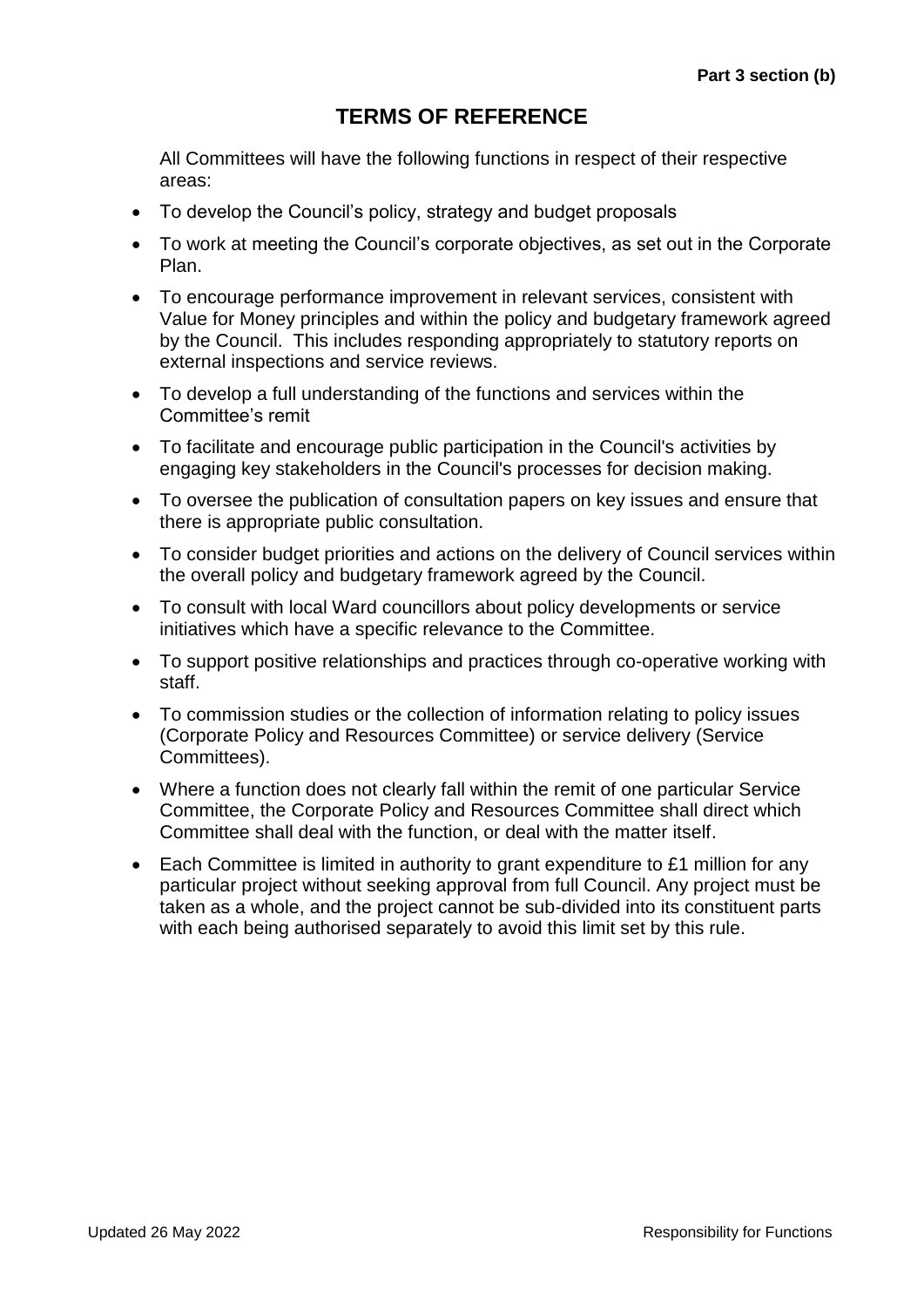#### **CORPORATE POLICY & RESOURCES COMMITTEE**

#### **Membership**

15 members reflecting political balance, comprising the Chairs and Vice-Chairs of the Service Committees and with the Leader and Deputy Leader appointed as Chair and Vice-Chair of this Committee

### **Functions**

- Formulation of the Council's annual budget, including the capital and revenue budgets, prudential controls and council tax, and putting forward a draft budget to Council for approval
- Overseeing and managing the Council's financial strategies, plans, and regulations
- Formulating the Council's Community and Corporate Plans for recommendation to **Council**
- Formulating and co-ordinating the Council's Policy Framework and to making recommendations to Council accordingly
- Considering periodic budgetary monitoring and variation reports and making any recommendations to the Council as necessary
- Revenues and benefits
- Property asset management including investment, purchases and disposals, and compulsory purchases
- Matters that cross the remits of two or more 'service' committees and/or to resolve conflict
- To monitor and review Council policies and strategies that do not fall within a Service Committee's remit.
- To review and scrutinise service delivery and in particular ensuring that best value in service delivery is being obtained for the community.
- To undertake scrutiny and monitor the performance of external bodies who deliver services to the community
- Any other matters which do not clearly fall within the remit of any of the other Service Committees or delegated to officers.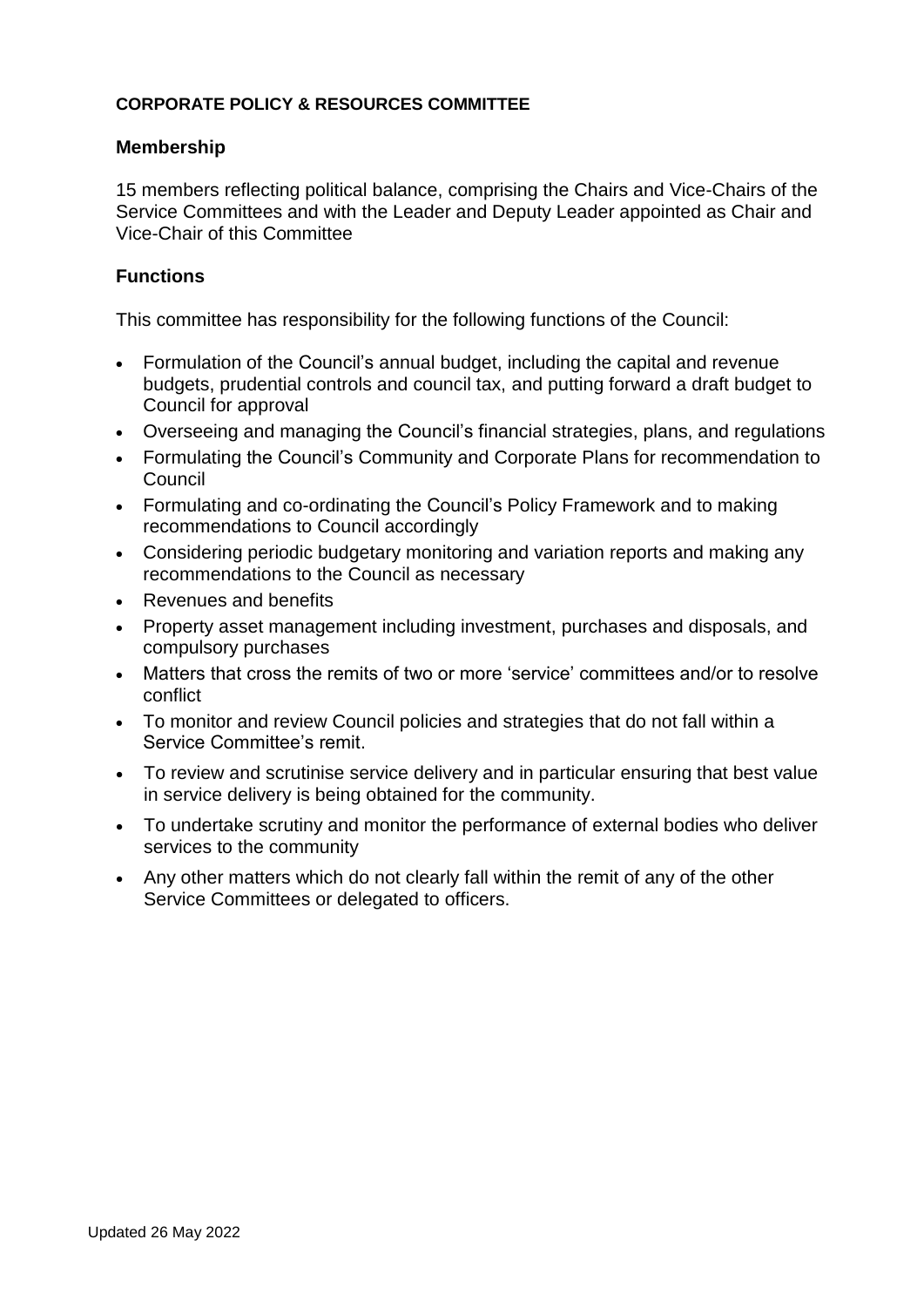### **Development Sub-Committee**

#### **Objective:**

Within the overall policies and strategies set by the Council, to provide leadership, decision making and accountability for the implementation of the Council's planned programme of capital works, both housing and large - scale non-housing schemes, as well as decision making in respect of the management of the Council's Assets.

#### **Membership**

11 Members reflecting political balance comprising 8 members nominated by the Corporate Policy and Resources Committee and 3 members nominated by the Environment and Sustainability Committee, drawn from all members of the Council.

#### **Functions**

- 1. Acquisitions
	- (a) To receive recommendations from officers (where officer/member delegation financial limits are exceeded) as to possible new property acquisitions
	- (b) Following (a) above, to give an initial steer on whether to investigate further those potential acquisitions
	- (c) Following (b) above and any subsequent reports from officers, to make recommendations to the Corporate Policy & Resources Committee to proceed with particular acquisitions in accordance with relevant Council procedure rules.
- 2. Disposals
	- (a) To receive recommendations from officers (where officer/member delegation financial limits are exceeded) as to the potential freehold (or long leasehold) disposal of property assets
	- (b) Following (a) above, to give an initial steer on whether to investigate further those potential disposals
	- (c) Following (b) above and any subsequent reports from officers, to make recommendations to the Corporate Policy & Resources Committee to proceed with particular freehold (or long leasehold) disposals in accordance with relevant Council procedure rules.
- 3. Management of Strategic Investments and residential developments
	- (a) To approve leasehold disposals (lettings) in residential developments, investment and retail properties (where officer/member delegation financial limits are exceeded)
	- (b) To approve the transfer of residential property assets from and to Knowle Green Estates Ltd if deemed necessary for the appropriate and effective management of the estate
	- (c) To receive quarterly reports on the management of the investment assets, including rental income, potential letting opportunities, significant assignments and any other estate management issues based on officer recommendations.
	- (d) To approve the exercise of a break option under the terms of lease of land or property where officer/member delegation financial limits are exceeded.
	- (e) To approve or agree to the surrender of a lease of land or property where officer/member delegation financial limits are exceeded.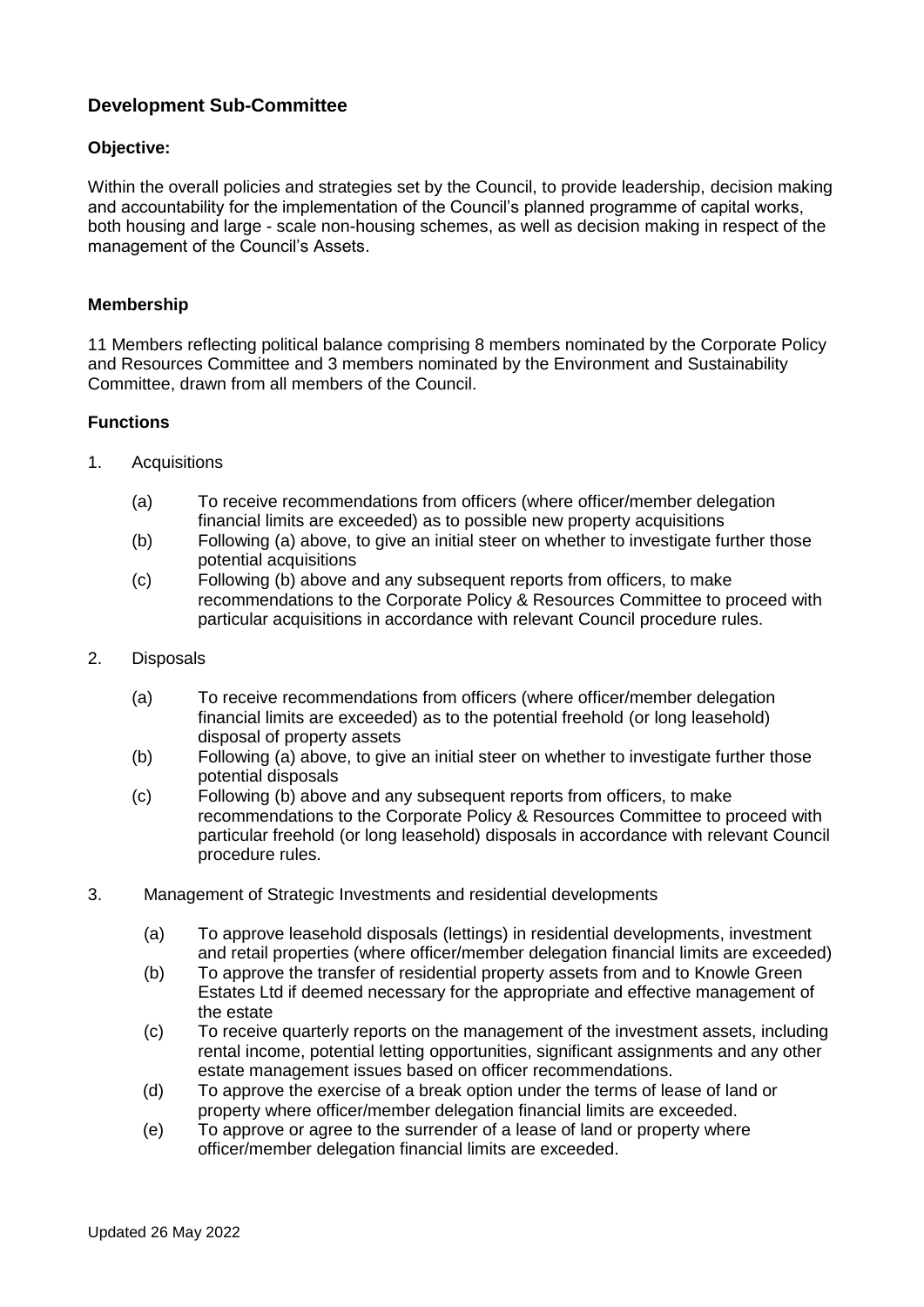- 4. Management of Municipal Portfolio
	- (a) To approve leasehold disposal (lettings) of municipal properties which exceed officer/member financial delegation limits
	- (b) To approve the exercise of a break option under the terms of lease of land or property where officer/member delegation financial limits are exceeded.
	- (c) To approve or agree to the surrender of a lease of land or property where officer/member delegation financial limits are exceeded.

#### 5. Development

- (a) To fully review the business case for all potential development projects including scheme detail, build costs, risks and issues and financial performance including viability
- (b) To oversee the budget for each approved project and the effective implementation of the council's development programme
- (c) To approve the award of development contracts over the Public Contracts Regulations threshold or where the requirement is strategic/critical in accordance contract standing orders
- (d) To receive reports from officers and make decisions as set out on the Development-Gateway stages - Appendix A to this document. This includes instances (at any point in the Gateway stage process) where there has been any variance of projected costs over and above the agreed budget (whether the budget was set by the P&R Committee in a specific report, or in the Capital Programme).
- (e) To receive bi-monthly "Red, Amber and Green' rating reports on all approved development projects. To include high-level finance projections, risk registers and project timeline.
- (f) To receive bi-annual presentations of the longer-term expenditure plan across the development portfolio which is to indicate future funding streams and expectations.
- (g) To receive an annual report on progress and success, setting out performance against any targets (including projected expenditure and costs).

Appendix A – Development-Gateway stages

Five stages of sign off:

- 1. Acquisition/Feasibility
- 2. Outline design
- 3. Detailed design prior to planning permission application
- 4. Construction
- 5. Transfer to business as usual

| <b>Stage</b>            | <b>Decision</b>                                                           | <b>Reference back to</b><br>CP&R       | <b>Documentation</b><br>required |
|-------------------------|---------------------------------------------------------------------------|----------------------------------------|----------------------------------|
| Acquisition/feasibility | To undertake initial<br>design development<br>up to feasibility<br>stage. | For actual purchase<br>if appropriate. | Project brief                    |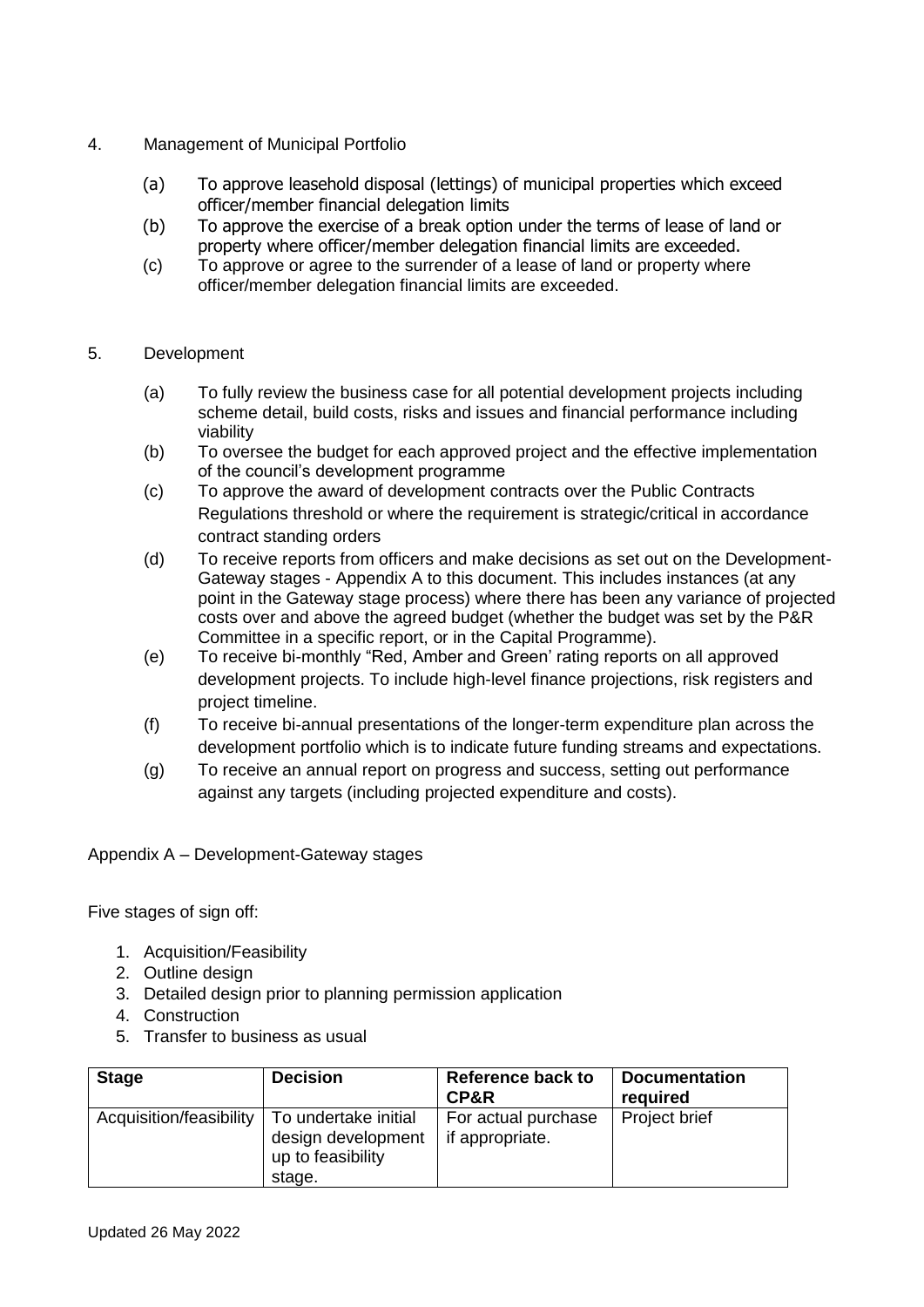|                                         | Appointment of<br>consultants if<br>decision at<br>committee level is<br>under contract<br>standing orders.                                              |                                          |                                                           |
|-----------------------------------------|----------------------------------------------------------------------------------------------------------------------------------------------------------|------------------------------------------|-----------------------------------------------------------|
| Outline design                          | To progress to<br>Concept design<br>(RIBA stage 2) up to<br>planning submission                                                                          | If supplementary<br>expenditure required | Outline design and<br>project progress<br>report          |
| Detailed design                         | To sign off detailed<br>design (RIBA stage<br>3-4) post grant of<br>planning permission.<br>Sign off tender for<br>contractor if required<br>under CSOs. | If supplementary<br>expenditure required | Detailed design and<br>project progress<br>documentation  |
| Construction                            | To award the<br>contract for the<br>contractor if required<br>under CSOs.<br>To progress to<br>construction                                              | If supplementary<br>expenditure required | Tender report and<br>project progression<br>documentation |
| <b>Transfer to business</b><br>as usual | To make any<br>transfer to KGE.<br>Project sign off                                                                                                      | Report to note on<br>outcome             | Project completion<br>documentation.                      |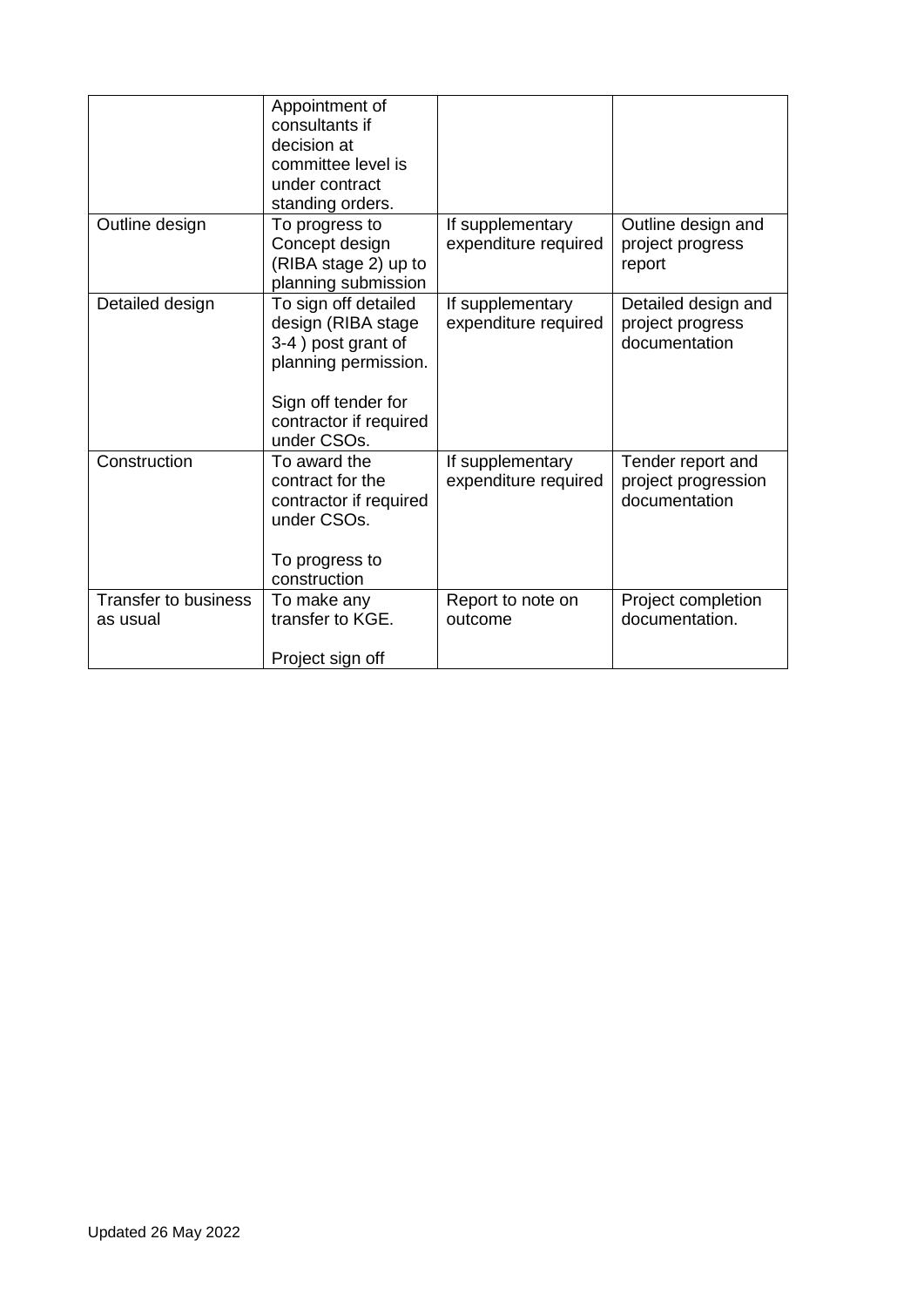#### **ENVIRONMENT & SUSTAINABILITY COMMITTEE**

#### **Membership**

15 members reflecting political balance.

#### **Functions**

- Planning policy
- The Local Plan
- Recycling
- **Biodiversity**
- Climate change including carbon management, mitigation and adaptation measures
- Pollution control including contaminated land and air quality
- Emergency planning
- Review and scrutiny of the exercise by the relevant authorities of the flood risk management functions which may affect the Council's area.
- To monitor and review relevant Council policies and strategies and recommend changes or new policies to the Corporate Policy and Resources Committee.
- To review and scrutinise service delivery and in particular ensuring that best value in service delivery is being obtained for the community.
- To undertake scrutiny and monitor the performance of external bodies who deliver services to the community
- To review and scrutinise budget proposals relevant to the Committee's functions and make recommendations to the Corporate Policy and Resources Committee.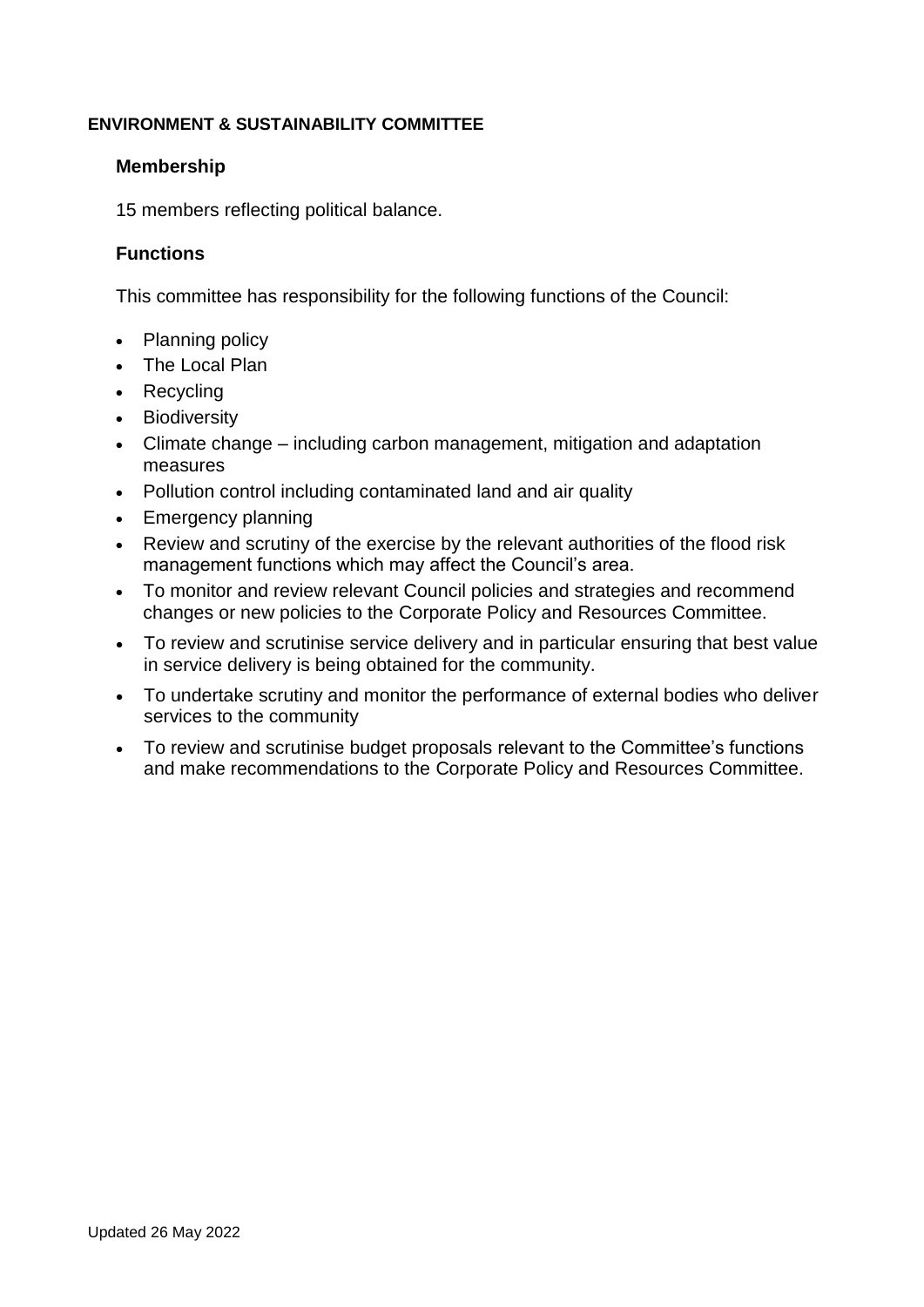## **ECONOMIC DEVELOPMENT COMMITTEE**

### **Membership**

9 members reflecting political balance.

### **Functions**

- Economic development, business partnerships and town centre viability & regeneration
- Heathrow liaison
- Business transformation, support and inward investment
- Tourism
- Transport
- To monitor and review relevant Council policies and strategies and recommend changes or new policies to the Corporate Policy and Resources Committee.
- To review and scrutinise service delivery and in particular ensuring that best value in service delivery is being obtained for the community.
- To undertake scrutiny and monitor the performance of external bodies who deliver services to the community
- To review and scrutinise budget proposals relevant to the Committee's functions and make recommendations to the Corporate Policy and Resources Committee.
- + The scrutiny of Heathrow to be carried out jointly with Environment & Sustainability **Committee**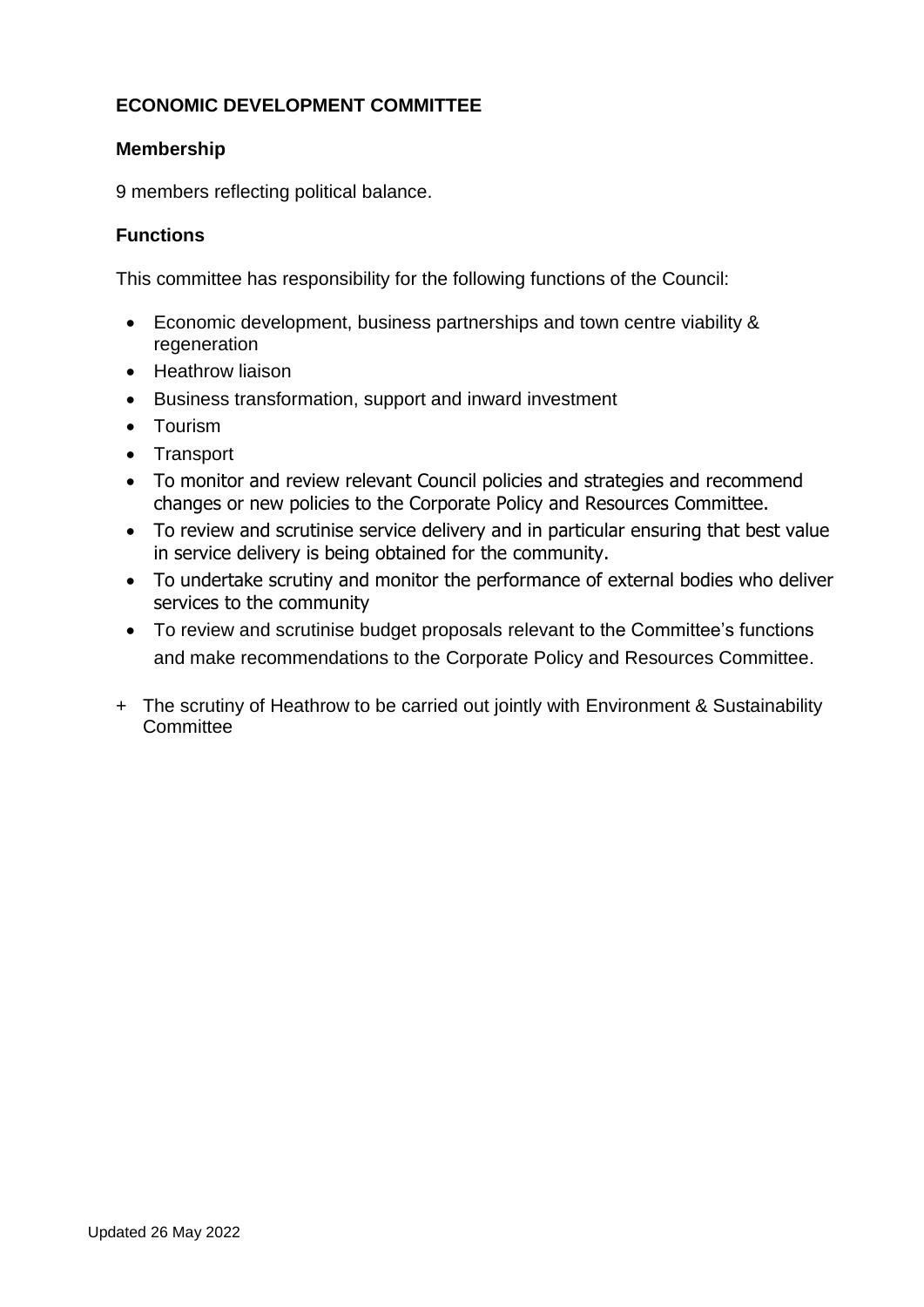## **COMMUNITY WELLBEING & HOUSING COMMITTEE**

### **Membership**

11 members reflecting political balance.

### **Functions**

- Leisure, libraries, arts, sports and culture
- Community development and engagement
- Voluntary sector strategy and liaison
- Housing policy & strategy
- Housing options, allocations and support services
- Affordable housing and homelessness
- Private sector and social housing enforcement
- Home Improvement Agency
- Grants to outside bodies
- Education and young people
- Services for older people
- Day centres
- Supported living independently including meals on wheels
- Family support
- Disability issues and grants
- To monitor and review relevant Council policies and strategies and recommend changes or new policies to the Corporate Policy and Resources Committee.
- To review and scrutinise service delivery and in particular ensuring that best value in service delivery is being obtained for the community.
- To undertake scrutiny and monitor the performance of external bodies who deliver services relevant to this Committee, to the community; in particular to exercise the Council's statutory scrutiny responsibilities arising under the Police and Justice Act 2006 in relation to crime and disorder.
- To review and scrutinise budget proposals relevant to the Committee's functions and make recommendations to the Corporate Policy and Resources Committee.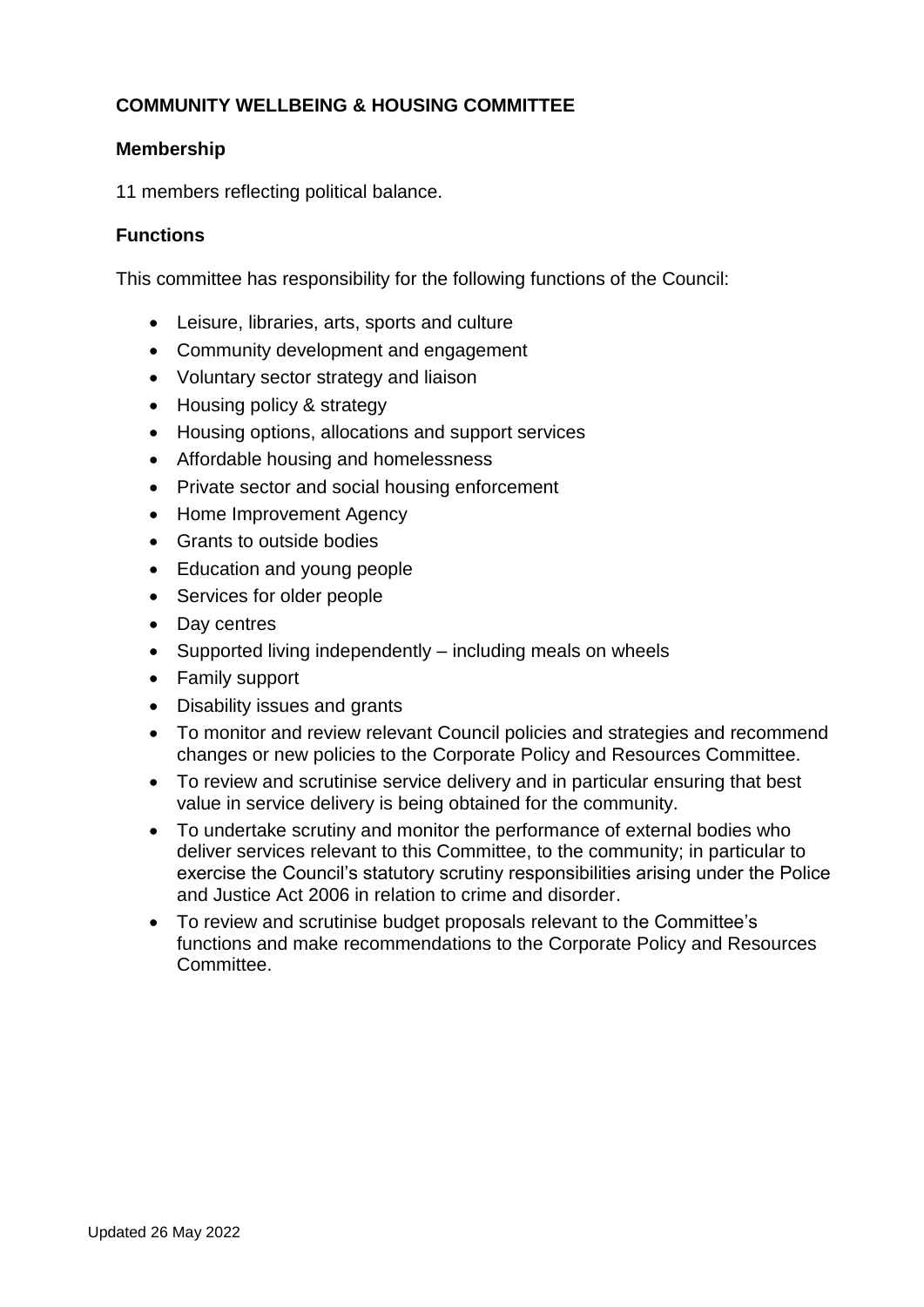## **NEIGHBOURHOOD SERVICES AND ENFORCEMENT COMMITTEE**

### **Membership**

9 members reflecting political balance.

### **Functions**

- Street cleansing services
- Street Scene
- Waste strategy and management
- Parking Services
- Parks, open spaces and allotments
- Building Control
- Cemeteries
- Community safety and crime & disorder
- Civil Enforcement (JET)
- Workplace Health & Safety enforcement of businesses in the community
- Licensing matters save for those specifically reserved to the Licensing Committee,
- Environmental health functions including food safety, housing conditions and pollution control, with the exception of air quality and contaminated land.
- Planning enforcement
- To monitor and review relevant Council policies and strategies and recommend changes or new policies to the Corporate Policy and Resources Committee.
- To review and scrutinise service delivery and in particular ensuring that best value in service delivery is being obtained for the community.
- To undertake scrutiny and monitor the performance of external bodies who deliver services to the community
- To review and scrutinise budget proposals and make recommendations to the Corporate Policy and Resources Committee.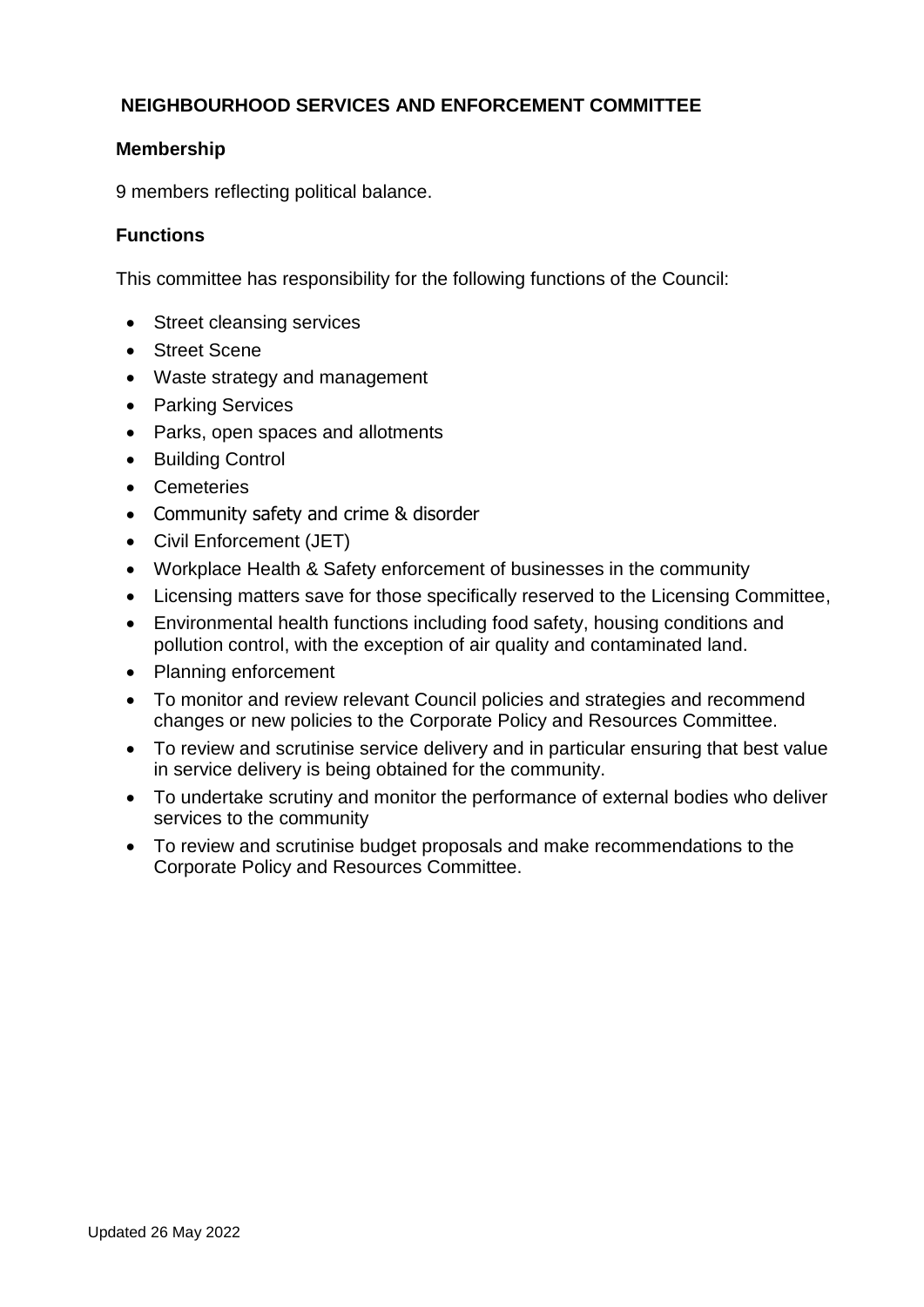### **ADMINISTRATIVE COMMITTEE**

#### **Membership**

12 members reflecting political balance comprising 3 members drawn from each of the Service Committees (Environment and Sustainability, Neighbourhood Services and Enforcement, Community Wellbeing and Housing and Economic Development)

#### **Functions**

- Performance management, Project management & service delivery options/transformation
- Making such appointments to Outside Bodies which are not reserved to Council
- Customer Services
- Corporate Services including Communications, Legal Services, ICT, Democratic Services and Electoral Services
- Human Resources Policy
- This Committee has responsibility for scrutinising matters referred to it by the Service Committees or councillors in accordance with the Council's Call-in Scheme (Part 4b of this Constitution).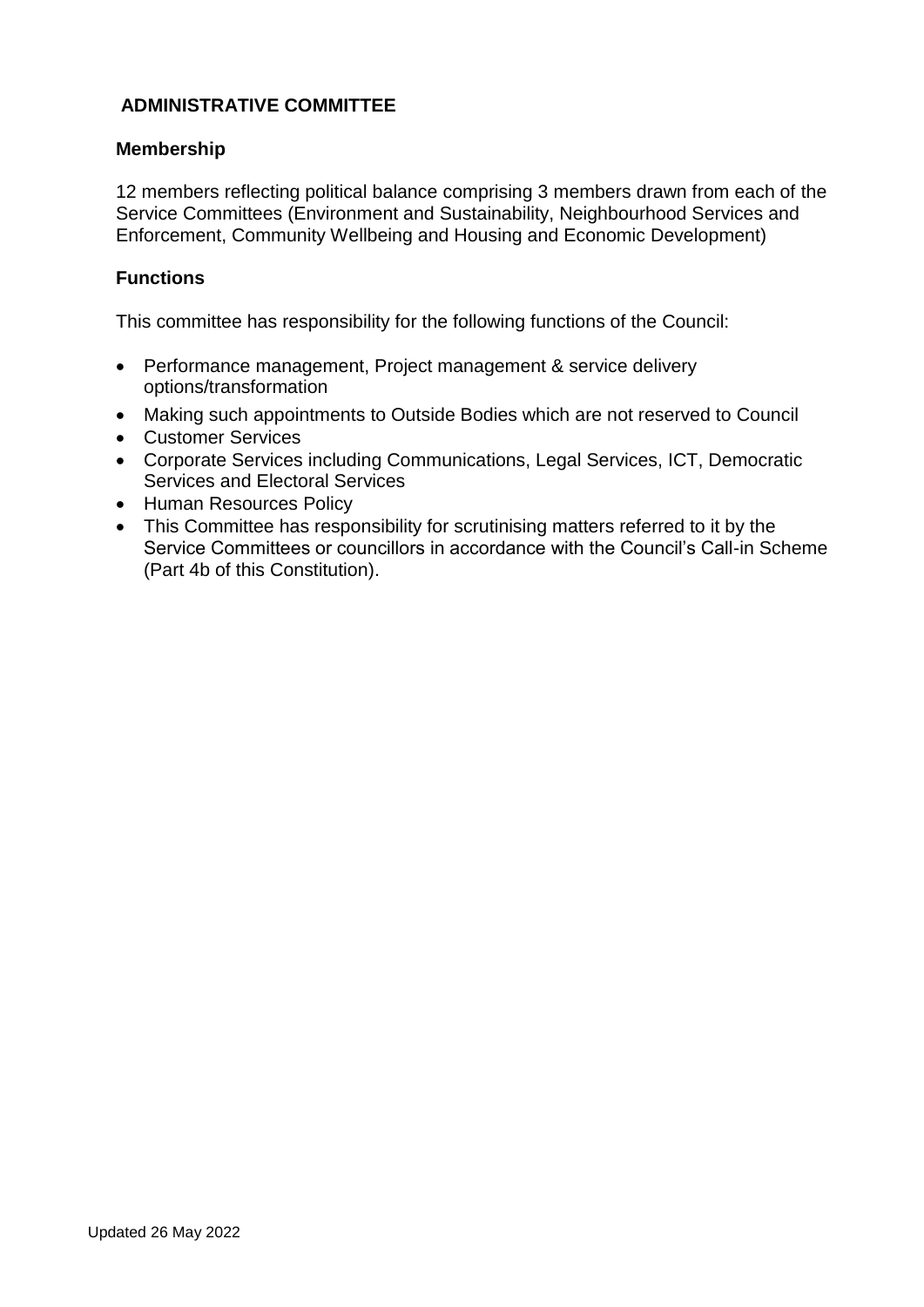# **POLICE AND CRIME COMMISSIONER'S PANEL**

The Panel is a joint committee, made up of both appointed and co-opted members. All county, district and borough councillors are eligible to be Panel members.

In Surrey, there are 12 appointed members equating to the 12 councils. One councillor from Spelthorne Borough Council (appointed annually by Council) is a member of the Panel. In addition, there must be at least 2 co-opted members on the Panel (co-opted by the Panel itself, not the constituent councils) but the size of the Panel must not exceed 20 members in total. Surrey County Council is the lead authority administering the work of the Panel.

The Panel is established as an Overview and Scrutiny body and therefore has the legal powers to:

- Require any papers in the Police and Crime Commissioner's (PCC) possession (except those that are operationally sensitive).
- Require the PCC (and his staff) to attend the Panel to answer questions.
- Request the Chief Constable attends to answer questions where the PCC has been required to appear before the Panel.
- Make reports and recommendations on any action or decision of the Commissioner.

The Police Reform and Social Responsibility Act 2011 details the functions that the Panel exercises as follows:

- Review the draft police and crime plan, or draft variation, given to the Panel by the PCC and make a report or recommendations on the draft plan or variation to the PCC.
- Review the PCC's annual report and make a report or recommendations on the report to the PCC.
- Review or scrutinise decisions made or other action taken by the PCC in connection with the discharge of the PCC's functions.
- Publish any report and recommendations made to the PCC.
- Review certain senior appointments made by the PCC.
- Review Chief Constable appointments, with the power to veto the appointment with a two-thirds majority.
- Review and report on the PCC's proposals to remove a Chief Constable.
- Review the PCC's level of precept, with the power to veto the proposed precept with a two-thirds majority.
- Suspend the PCC if he or she is charged with certain criminal offences.
- Appoint an acting PCC if necessary.
- Initial handling and informal resolution of complaints about the conduct of the PCC or his Deputy.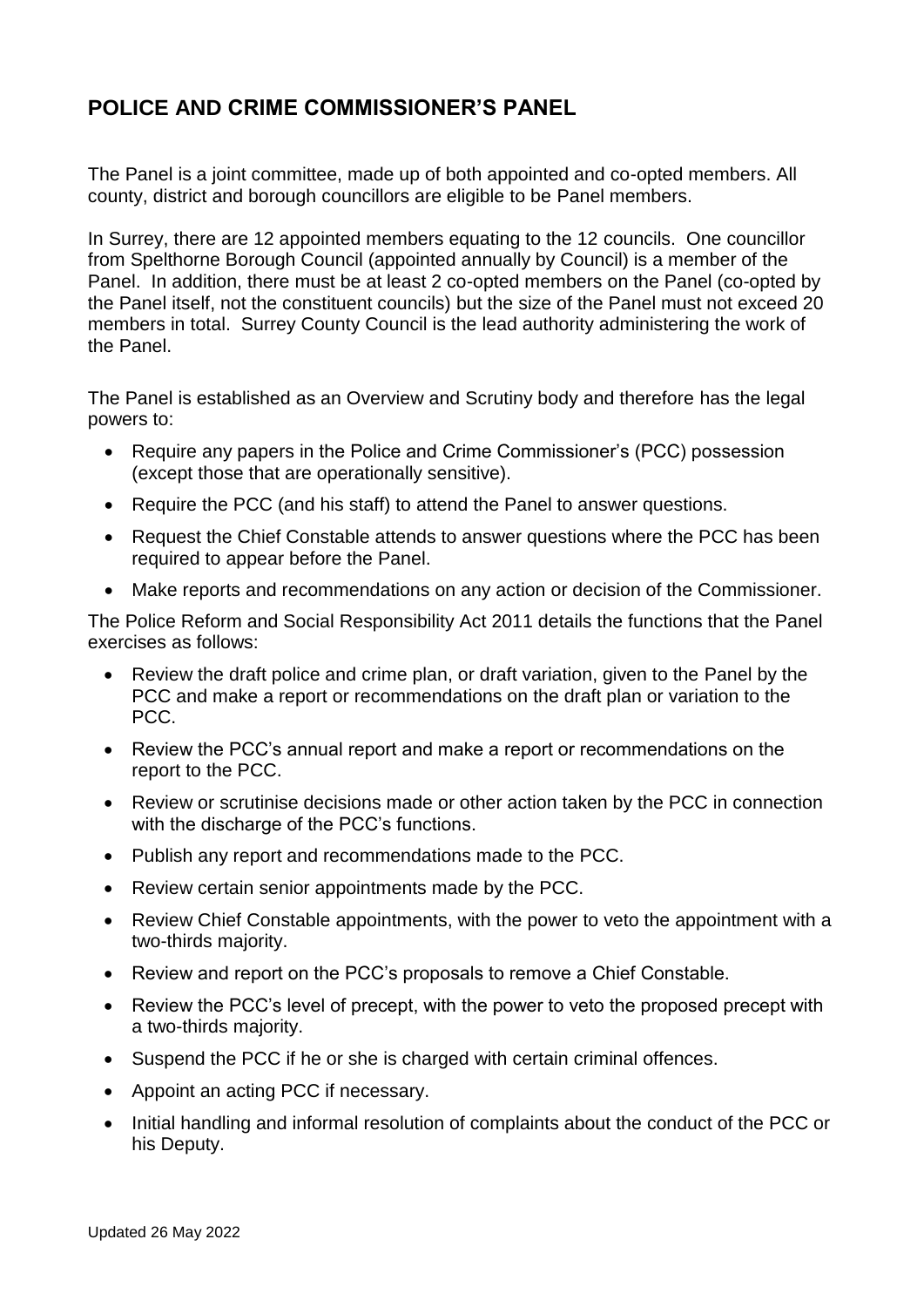# **REGULATORY COMMITTEES**

# **AUDIT COMMITTEE**

(7 councillors reflecting political balance and one independent member)

- 1. To provide independent assurance of the adequacy of the risk management framework and the associated control environment, independent scrutiny of the authority's financial and non-financial performance to the extent that it affects the authority's exposure to risk and weakens the control environment, and to oversee the financial reporting process:
	- To approve (but not direct) the internal audit's strategy plan and performance.
	- To review summary internal audit reports and the main issues arising and to seek assurance that action has been taken where necessary.
	- To consider the reports of external audit and inspection agencies.
	- To consider the effectiveness of the authority's risk management arrangements, the control environment and associated anti-fraud, bribery and anti-corruption arrangements.
	- Seek assurances that action is being taken on risk related issues identified by auditors and inspectors.
	- To be satisfied that the authority's assurance statements, including the Annual Governance Statement, properly reflect the risk environment and to take actions required to improve it.
	- To ensure that there are effective relationships between external and internal audit, inspection agencies and other relevant bodies, and that the value of the audit process is actively promoted.
	- To review the financial statements, external auditors' opinion and reports to councillors, and monitor management action in response to the issues raised by external audit.
- 2. To receive Corporate Project Management updates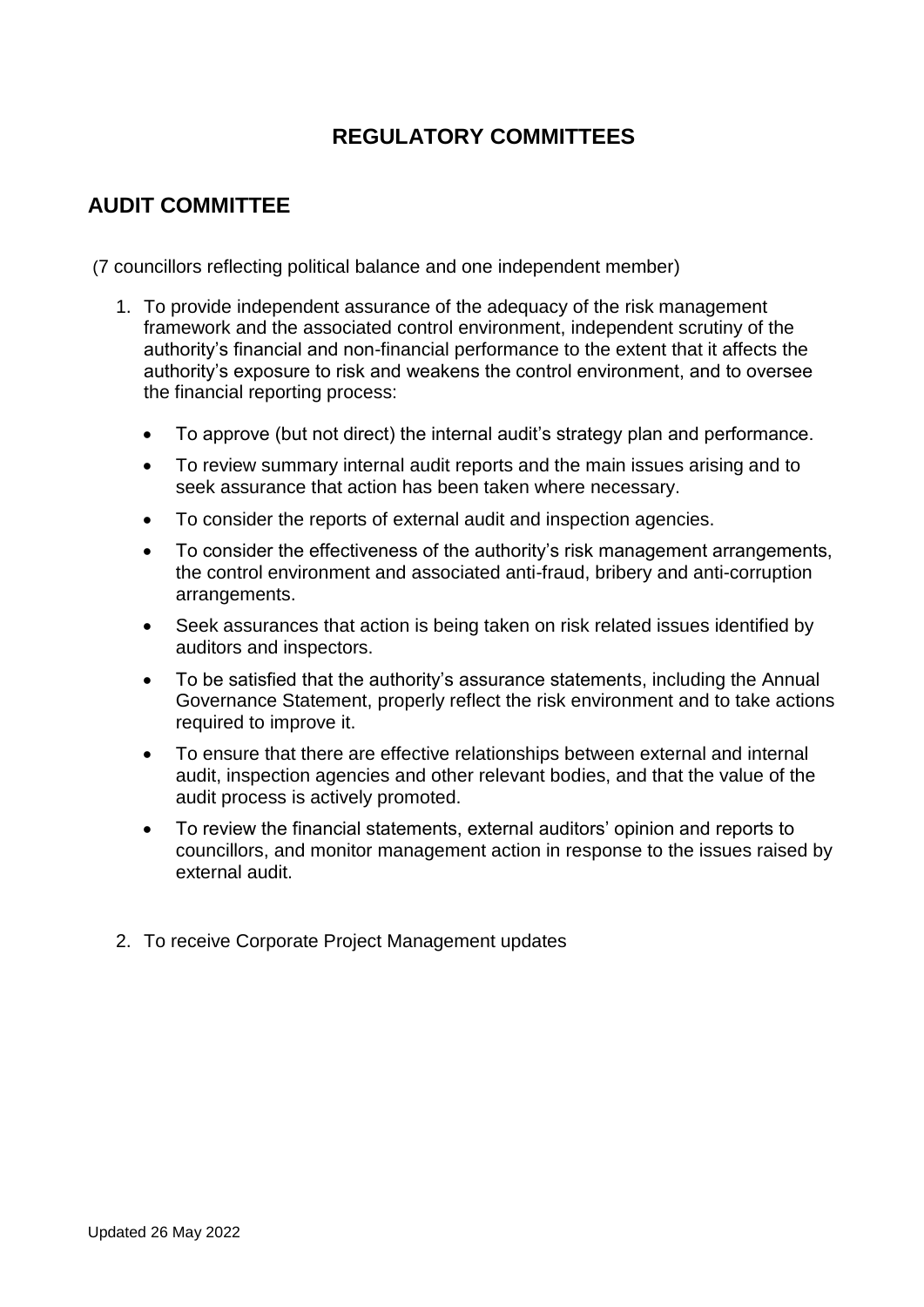# **LICENSING COMMITTEE**

13 members reflecting political balance

- 1. Subject to staff delegations, In relation to the Licensing Act 2003:
	- a. The determination of an application for a premises licence where relevant representations have been made and not withdrawn;
	- b. The determination of an application for a club premises certificate where relevant representations have been made and not withdrawn;
	- c. The determination of an application for a provisional statement where relevant representations have been made and not withdrawn;
	- d. The determination of an application for variation of a premises licence/club premises certificates where relevant representations have been made and not withdrawn;
	- e. The determination of an application to vary the designated premises supervisor following objections from a Responsible Authority;
	- f. The determination of an application for the transfer of a premises licence following objections from a Responsible Authority;
	- g. Consideration of an objection from a Responsible Authority made to an interim authority notice;
	- h. The decision to give counter notice following objections from a Responsible Authority to a temporary event order;
	- i. The determination of an application for the grant of a personal licence following objections from the Responsible Authority;
	- j. The determination of an application for a review of a premises licence.
- 2. In relation to the Gambling Act 2005:
	- a. The determination of an application for a licence where relevant representations have been made and not withdrawn;
	- b. The determination of an application for a variation of a licence where relevant representations have been made and not withdrawn;
	- c. The determination of an application for the transfer of a licence where relevant representations have been received from the Gambling Commission;
	- d. The determination of an application for a provisional statement where relevant representations have been received and not withdrawn;
	- e. The determination of an application for a review of a licence;
	- f. The determination of an application for club gaming / club machine permits where objections have been made and not withdrawn;
	- g. The cancellation of club gaming / club machine permits where relevant representations have been received and not withdrawn;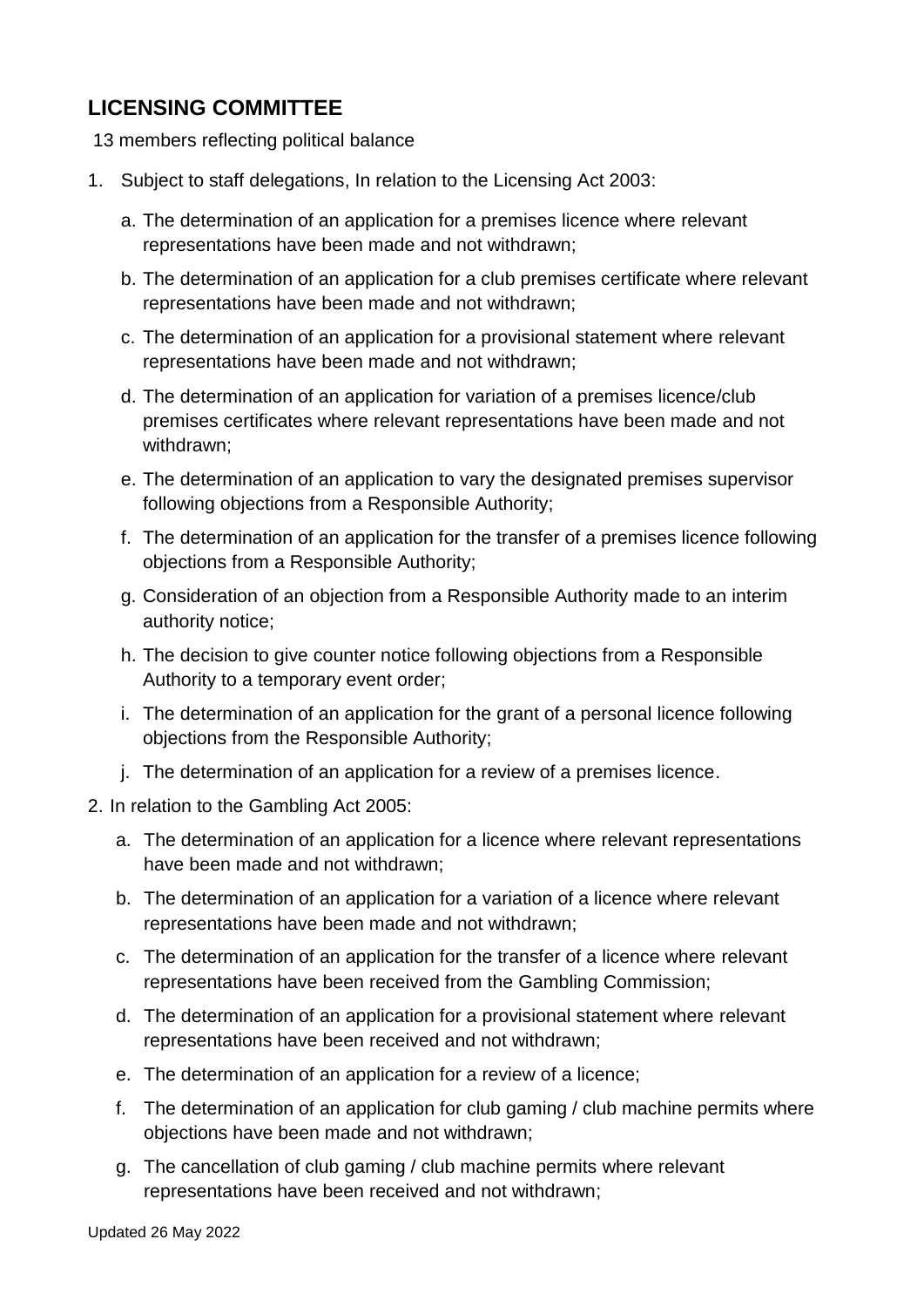- h. The decision to give a counter notice to a temporary use notice.
- 3. In relation to Part II Schedule 3 of the Local Government (Miscellaneous Provision) Act 1982:
	- a. To grant or refuse applications for the grant, renewal or transfer of licences for sex establishments;
	- b. To grant or refuse applications for variations;
	- c. To attach such terms, conditions and restrictions to licences as is seen necessary and appropriate;
	- d. To revoke licences
	- e. To determine whether a charge should be made and where applicable, the level of such fees and charges for the issue, approval, consent, licence or permit, or other registration pursuant to powers set out in the Local Government (Miscellaneous Provisions) Act 1982.
- 4. In relation to taxi and private hire licensing:
	- a. the adoption of all policies relating to taxi and private hire licensing.
	- b. In relation to the Local Government (Miscellaneous Provisions) Act 1976 and the Town Police Clauses Act 1847 to revoke, refuse, to grant or renew, hackney carriage and private hire drivers and operators licences in circumstances where staff consider it appropriate to refer the matter to the Committee or Sub-Committee;
	- c. To determine whether a charge should be made and where applicable, the level of such fees and charges for the issue, approval, consent, licence or permit, or other registration pursuant to powers set out in the Local government (Miscellaneous Provisions) Act 1976 and the Local Government (Miscellaneous Provisions) Act 1982;
	- d. To determine applications for the revision of the taxi fare tariff pursuant to section 65 of the Local Government (Miscellaneous Provisions) Act 1976.
- 5. The passing of a resolution that the schedule 2 to the Noise and Statutory Nuisance Act 1993 should apply in the authority's area.
- 6. To monitor and review relevant Council policies and strategies and recommend changes or new policies to the Corporate Policy and Resources Committee, where they do not require a Council decision under the Policy Framework at Article 4 of this Constitution.
- 7. To review and scrutinise service delivery and in particular ensuring that best value in service delivery is being obtained for the community.

All members of the Licensing Committee may serve on a Sub-Committee and delegated authority is given to the Monitoring Officer, in consultation with the Chairman of the Licensing Committee, to select members to serve on a Sub-Committee on a case by case basis.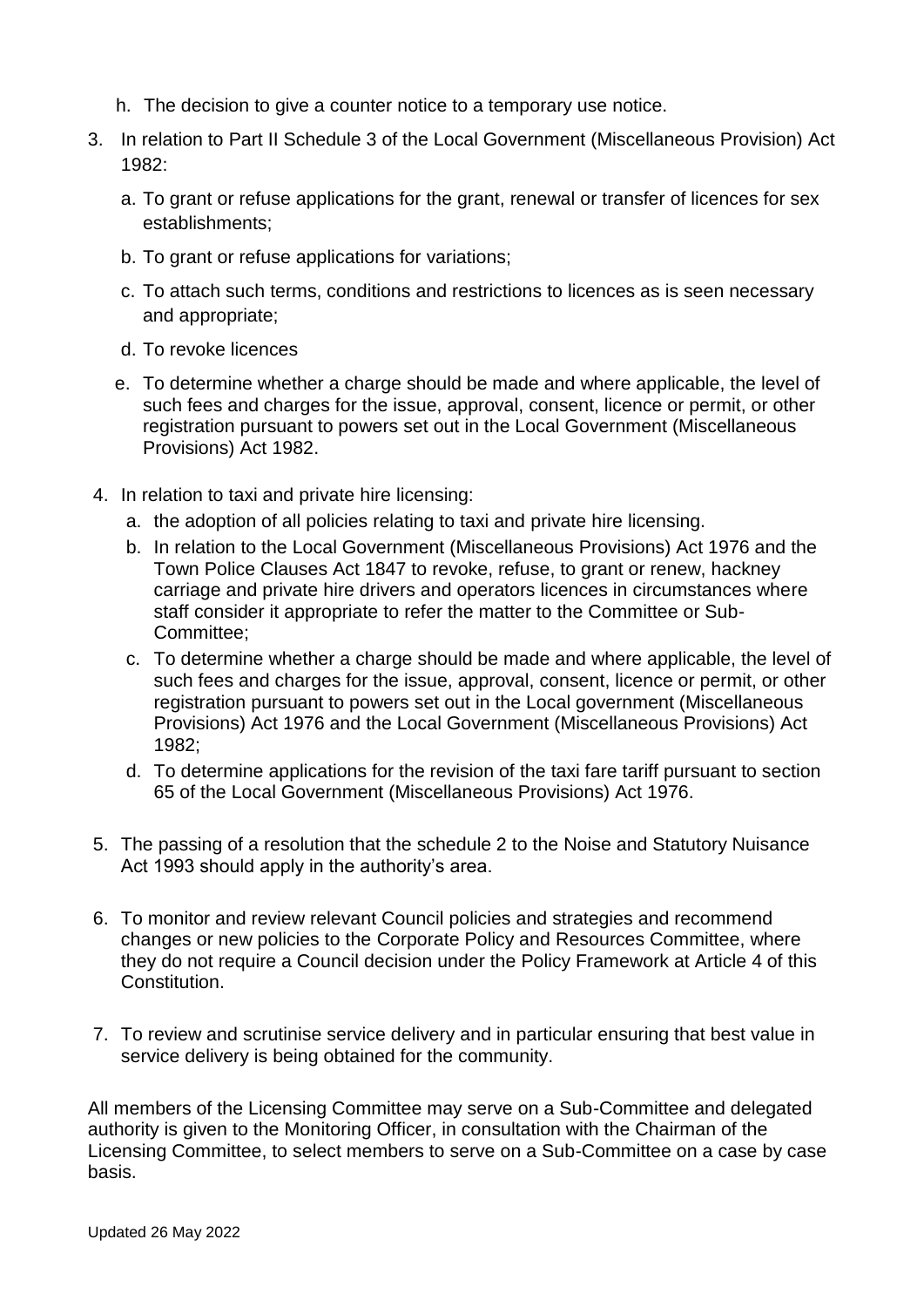# **PLANNING COMMITTEE**

(15 Members reflecting political balance)

Subject to staff delegations, any applications for planning permission under Part III of the Town and Country Planning Act 1990 to which any of the following below apply AND subject to no decisions being issued within 21 days of the application's appearance on the Publicity Schedule;

- 1 Where councillor representations are received in writing within the specified "call in" period within the approved scheme.
- 2 Where the Planning Development Manager decides, after consultation with the Chairman of the Planning Committee, that an application should be submitted to the Planning Committee on planning grounds, or where there is significant public concern or where it is very contentious.
- 3 Where the application is submitted by the Council or by the Council with another person (individual or corporate).
- 4 Where the application is submitted by an officer of the Council (which shall also include applications for lawful development under Part VI of the 1990 Act).
- 5 Where an application is submitted by a councillor (which shall also include applications for lawful development under Part VI of the 1990 Act).
- 6 Approval of over 9 (nine) net additional residential units by new build (minor application).
- 7 Approval of over 1,000m<sup>2</sup> net additional floor space by new build (major application)
- 8 Recommendation of no objection for over 1,000m<sup>2</sup> net additional building floor space or 1 hectare net additional land area in connection with new Surrey County Council minerals and waste applications (gravel extraction/restoration).
- 9 Recommendation of no objection for extension of time limits for Surrey County Council minerals and waste applications where the net additional land area is over  $5000m^2$ .
- 10 Powers under Article 4 of the Town and Country Planning (General Permitted Development) Order 1995 (as revised or amended)
- 11 For the local listing of any building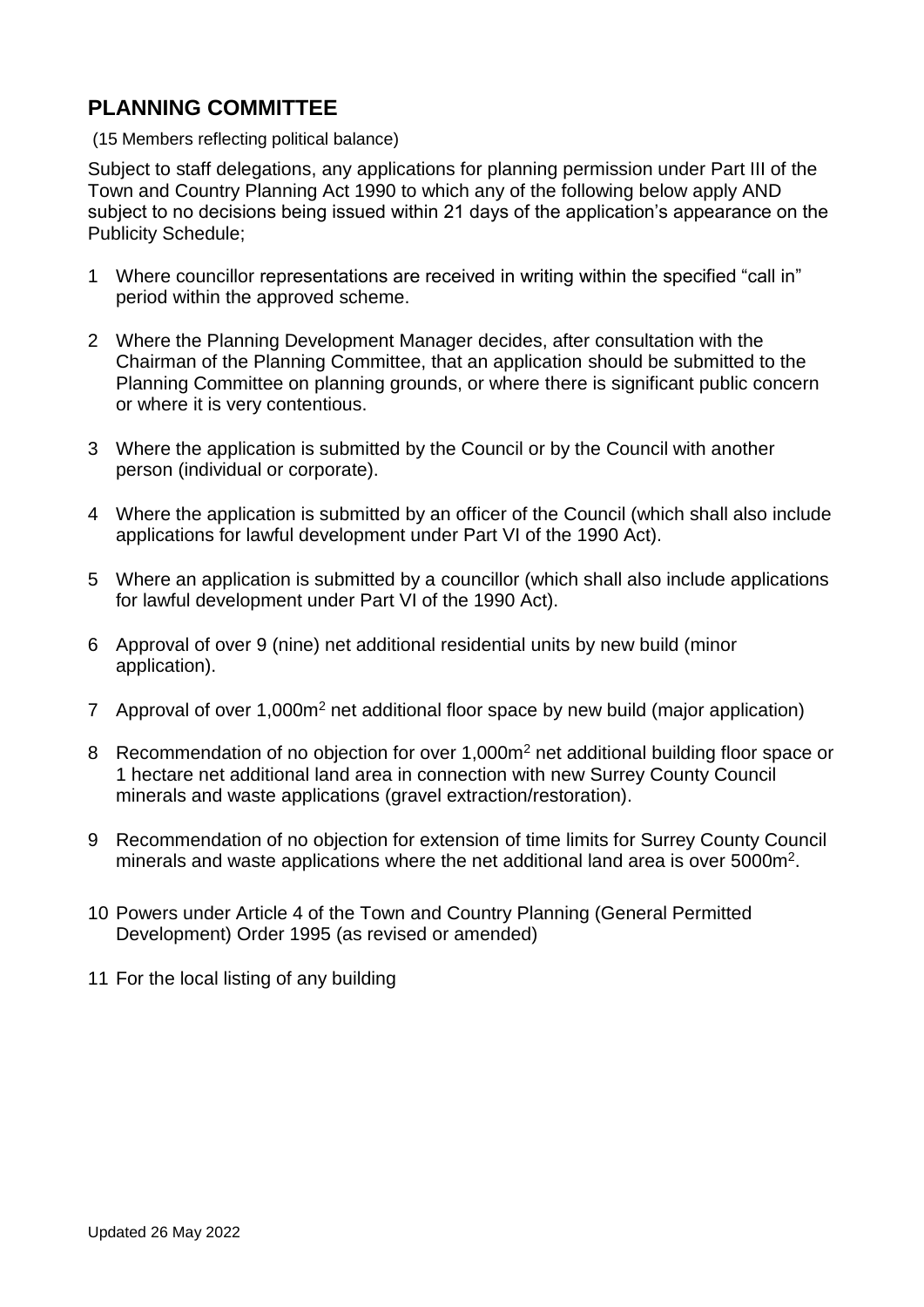# **STANDARDS COMMITTEE**

(9 Councillors reflecting political balance + 2 Independent Members)

Promoting the maintenance of high standards of conduct by councillors and any co-opted members of the Council.

In addition to the broad functions of the Committee set out in Article 8 it is also delegated to undertake the following work on behalf of the Council:

- to keep an overview on the arrangements for dealing with complaints under the code of conduct, making alterations and publishing them where it considers necessary;
- to devise such further protocols and procedures as are necessary for the efficient management of complaints which have to be considered by a hearings panel;
- to consult with the Independent Person on any matters which have broad implications for the promotion of high standards by the Council;
- to make recommendations to Council on standing orders for the registration and declaration of Disclosable Pecuniary Interests and other interests; and,
- to make recommendations to Council on any revisions to the Members' Code of Conduct and the registration of interests.
- To promote, manage and agree a programme of member development.

Hearings Panels (comprising three councillors drawn from the membership of the Standards Committee and chaired by an independent member) established under the Council's published arrangements for dealing with complaints may:

- require the Member to apologise either privately or in public;
- require the Member to attend training;
- censure the Member;
- send a report to Council to censure the Member;
- require the Monitoring Officer to publish a report in the newspaper or on the Council's website about the councillor's conduct;
- withdraw privileges provided by the Council such as computer equipment, internet or email access;
- recommend to the councillor's group leader that the councillor be removed from a Committee, or an outside body (as appropriate);or,
- a combination of any of the above.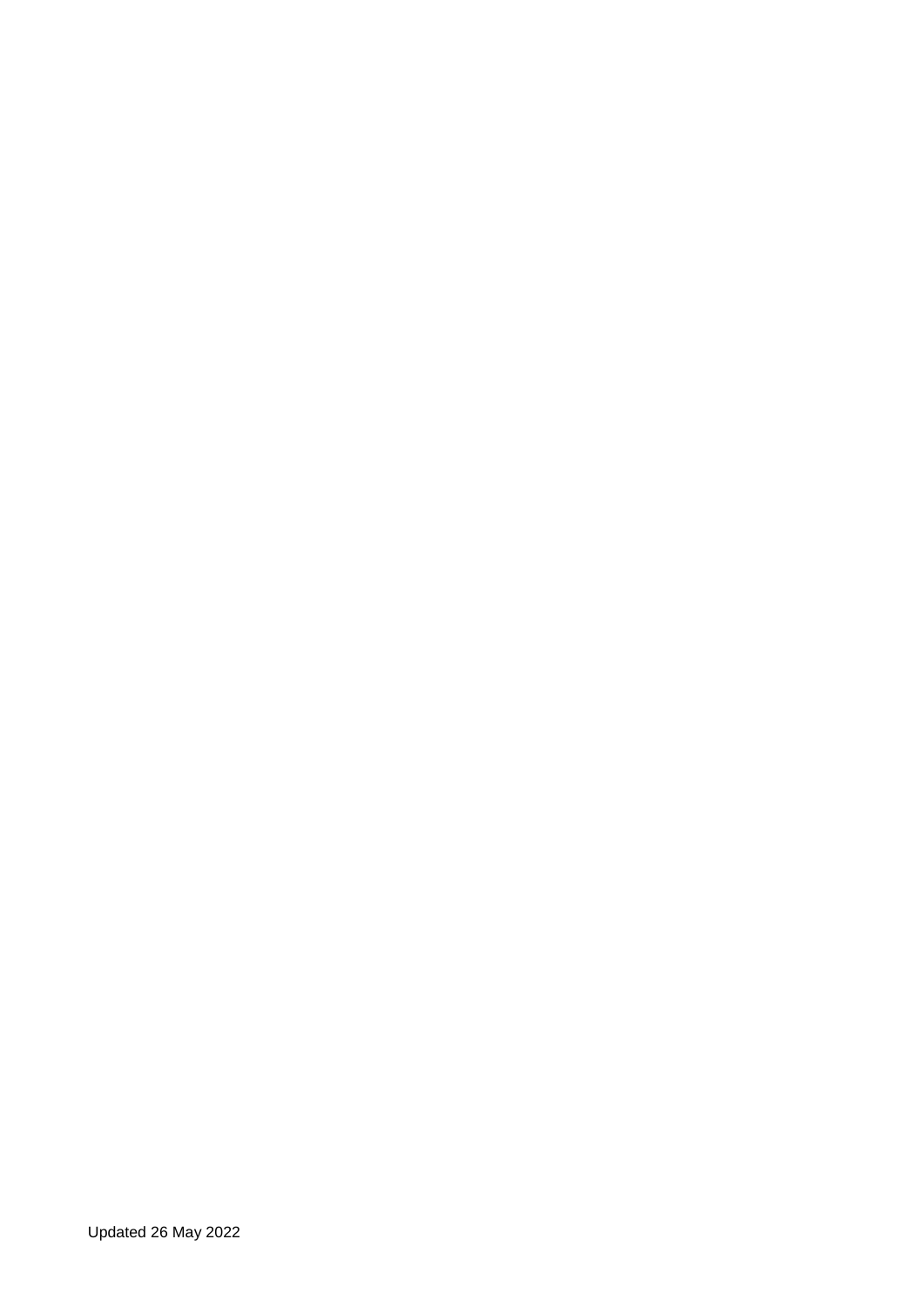# **APPEALS COMMITTEE**

# **MEMBERSHIP**

A Panel of five councillors. All councillors form a panel and are eligible to serve on the Committee with membership selected by the group leaders on a proportional basis as and when the Committee is required to sit. The members chosen to serve on this Committee may not also sit on the Investigating and Disciplinary Committee in respect of the same matter.

## **RESPONSIBILITIES**

To hear appeals against action taken short of dismissal in relation to the Council's chief officers in accordance with the Local Authorities (Standing Orders) (England) Regulations 2001 (as amended by the Local Authorities (Standing Orders) (England) (Amendment) Regulations 2015) and conduct any further investigation it considers necessary to reach a decision either to confirm the action or to award no sanction or a lesser sanction.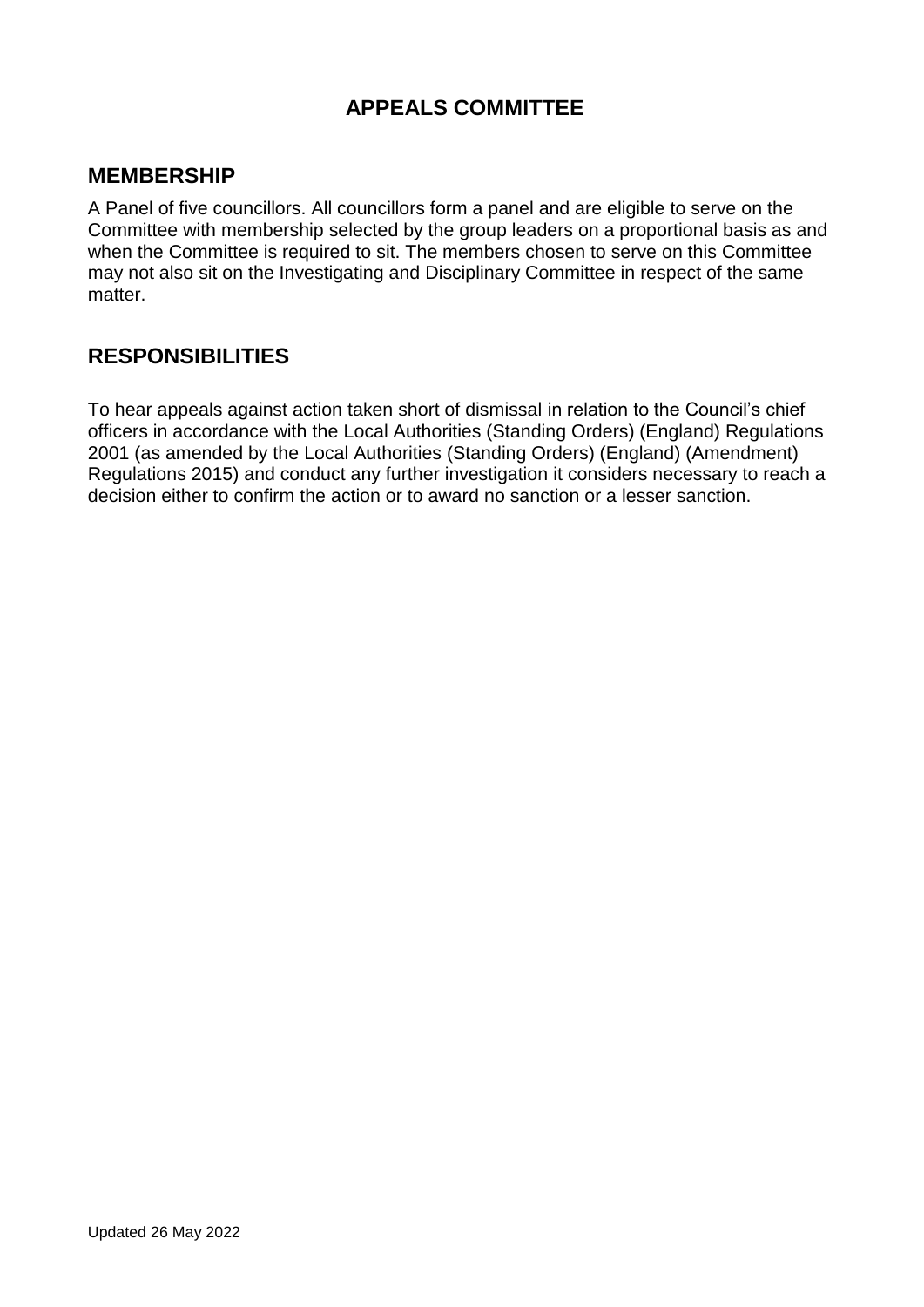# **INVESTIGATING AND DISCIPLINARY COMMITTEE**

## **MEMBERSHIP**

A panel of five councillors. All councillors form a panel and are eligible to serve on the Committee with membership selected by the group leaders on a proportional basis as and when the Committee is required to sit.

## **RESPONSIBILITIES**

- 1. To conduct an initial assessment of allegations against the Chief Executive, Chief Finance Officer or Monitoring Officer (together known as Statutory Officers), or other issues under investigation.
- 2. To consider whether it is appropriate to suspend a Statutory Officer if an allegation is such that if proven it would amount to gross misconduct or if the continuing presence at work of the Statutory Officer might compromise the investigation or impair the efficient exercise of the council's functions.
- 3. The Chairman of the IDC may suspend the Statutory Officer immediately in an emergency if an exceptional situation arises whereby allegations of misconduct by the Statutory Officer are such that his / her remaining presence at work poses a serious risk to the health and safety of others or the resources, information or reputation of the authority.
- 4. To agree or authorise any protocols which are necessary to manage the suspension of the Statutory Officer and the investigation.
- 5. To review the suspension of the Statutory Officer after a period of two months has elapsed.
- 6. To decide whether to appoint an Independent Investigator to undertake a more detailed investigation of an allegation against the Statutory Officer or other issues under investigation.
- 7. To appoint an Independent Investigator selected from the list maintained by the National Joint Secretaries, providing the necessary facilities, paying the remuneration and providing all available information about the allegations.
- 8. To consider the report of the Independent Investigator, and also give the Statutory Officer the opportunity to state his / her case and to question witnesses, where relevant, before making a decision.